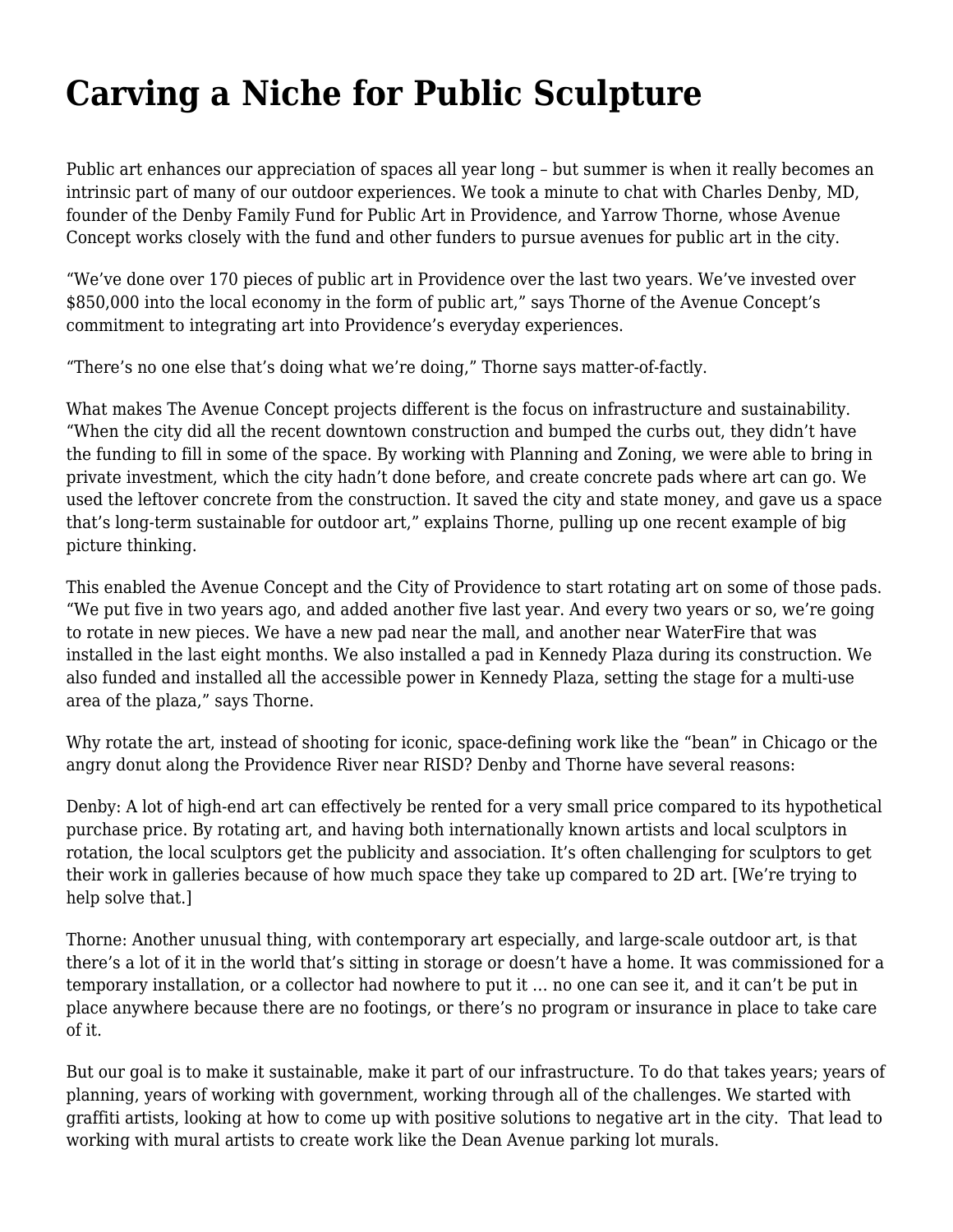We've been pitching the city for a while to fund and run an outdoor sculpture garden or park or facility. That would allow us to install a bean or an iconic piece of some kind. Those facilities require the support around it to make it work, though.

Motif: What do you need from the city to make that happen?

Thorne: Public art is very complicated. Even in museums, it's complicated. To raise funds for an installation, to hang work, even in a controlled environment, to handle and ship and insure and store and keep AC and lighting and security, there are a lot of moving pieces – and that's inside.

Any time you put something out in the public, even if it's a plaque or sign or garbage can, it creates an open canvas – an opportunity for people to take ownership, or not, or make comments. To date we've been very conservative in the nature of the work that we've chosen. Our goal is to show the city how art and design, when done properly, can … create an opportunity for people to take ownership of an area, or to relate to an area they hadn't really noticed before. We want people to want to explore the city. [And we] want to build these avenues in ways that are sustainable – we don't want to … build up and tear down each time.

Through the support of ambassadors like the Denbys and The Rauschenberg Foundation in New York City, and new funds being set up through the Rhode Island Foundation, we can look big picture.

There is a map in the "Influx" section of The Avenue Concept's website to guide you to installations: [theavenueconcept.com/influx-2016](http://theavenueconcept.com/influx-2016). We asked Denby and Thorne for some of their favorites:

Thorne: Pentagon Helix by Kurt Snell, an RI artist, is at the corner of Empire and Fountain St (across from Trinity Brew Pub) and a bow-tie shaped piece made from rebar called "Insert Finger" is by RI artist Jerry Ehrlich (on Fountain St, west of Hasbro).

We have pedestals outside the Dean Hotel with tile work by local artists. That tile work tells a story in its own right, which is really fun and interesting. The figures on top of those pedestals are all made from local scrap metal by a local artist, Frank Barada, who works at The Steel Yard.

Where Lotus (an inverted cone of lumber by internationally known JaeHyo Lee) used to be (RI directions!) is now Cosmic Flower by Brower Hatcher. Take a flash photo of Cosmic Flower, because the whole sculpture is reflective and especially at night, if a car goes by, the whole thing lights up.

There's also a light sculpture in the middle of Kennedy Plaza. There are 15 trees in the center of the plaza that all have lights in the bases and they all change colors. We can pair it with music, we can make it go in different patterns. When the foliage comes out, the foliage lights up.

Motif: What about coming up?

Denby: There's going to be profusion of RIPTA buses with graphics on them – just wonderful, very intriguing, engaging paint jobs. That's coming soon.

We're also working on repainting crosswalks. There are some crosswalks that are particularly dangerous, with a higher chance of lethal accidents. If you paint them with something more dramatic, drivers are more likely to proceed through that area with caution.

Thorne: All of our plaques this coming summer will also be maps. You can walk up to any sculpture …